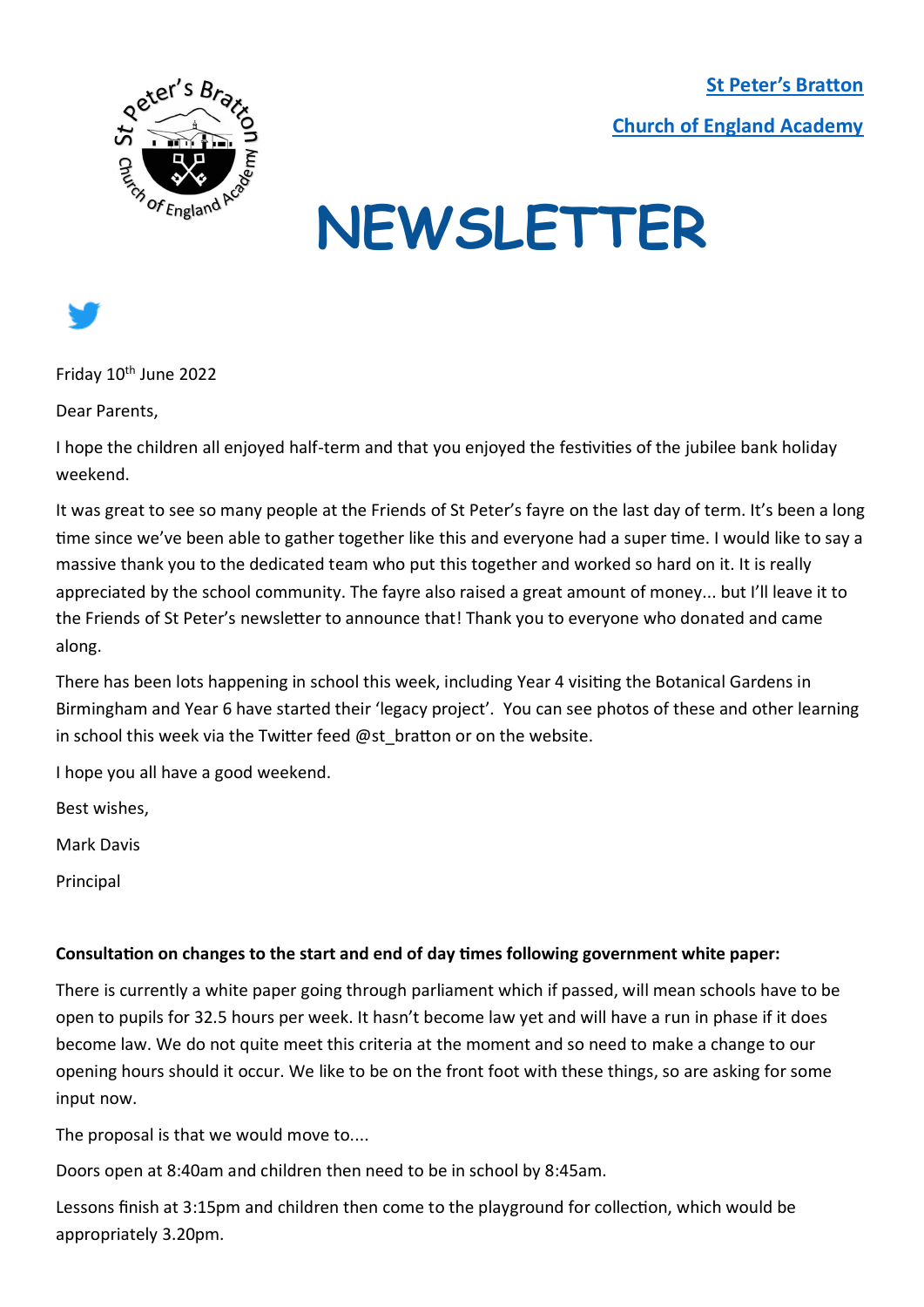We have been discussing this at our Local Academy Committee (governors) and would like to collect from feedback from parents. If you would like to share any views on that proposal, please email [stpetersconsultation@gmail.com](mailto:stpetersconsultation@gmail.com)

Thank you,

Mr Davis

### **Sports day**

Sports days are on Thursday 30<sup>th</sup> June for Reception and Key stage 1 and Friday 1<sup>st</sup> July for Key Stage 2. Parents are welcome to attend and we'll let you know the details closer to the time.

# **Class Photographs on Monday**

Please send your child to school in their school uniform. If they normally have PE on Mondays this will still go ahead so please send their PE kit in a separate bag so they can change later in the day

## **Sporting Events:**

Over the last term, it has been great for the children to be able to get back to enjoying and competing in sporting events.

There have been several football matches and tournaments, with great sportsmanship shown by all the pupils.

A team of mixed 3/4/5&6 pupils had the opportunity to play in a new sporting event at Telford College, learning how to play golf. They had a great day and learnt lots of new skills.

Year 5/6 girls took part in a swimming gala at Wellington swimming pool. The girls were very supportive of each other, and it was a wonderful event to be a part of.

A mixed team of Year 5/6 children spent the day at Wellington Cricket Club for a Kwik Cricket tournament and came away as the winning team, congratulations.

A huge thank you to all of the pupils who have contributed to the events so far, and for representing school so well.

# **Other Achievements:**

Last weekend 5 of our pupils competed in the Cheshire Kids UK Fun Duathlon. Well done to Merryn, Isla, Anna, Mischa and Phoebe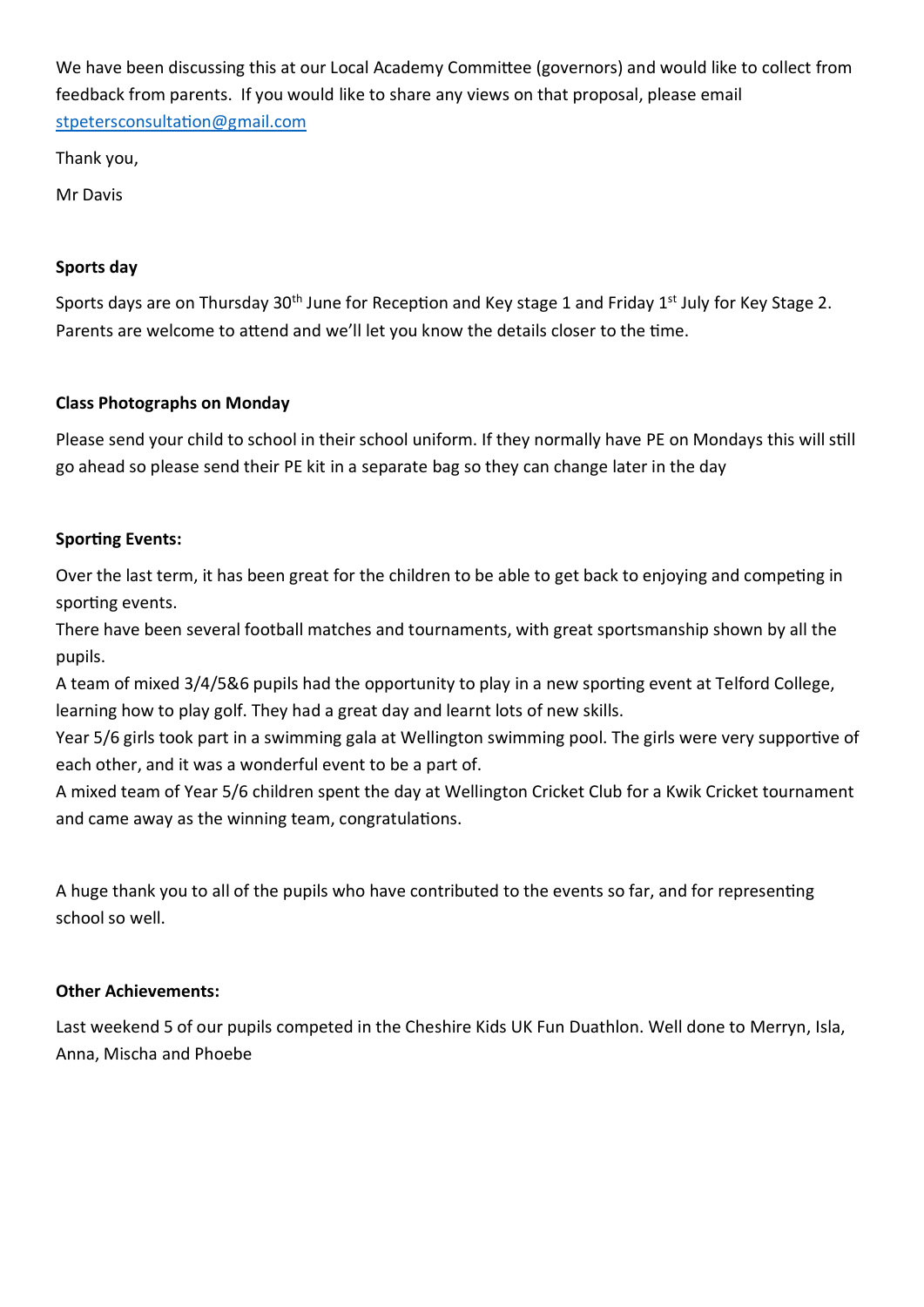

## **History – Wow I didn't know that!**

Every month there are key historical anniversaries that happen. We are going to try and share some of these with you in the newsletter at the beginning of each month. Hopefully something will make you say, "Wow I didn't know that!"

| <b>Date</b> | <b>Historical Event</b>                                               |
|-------------|-----------------------------------------------------------------------|
| 2 June      | The coronation of Queen Elizabeth II, the first major international   |
|             | event to be televised, 1953                                           |
| 6 June      | Normandy Landing                                                      |
| 7 June      | First Crusade: The Siege of Jerusalem begins, 1099                    |
| 8 June      | Death of Emily Davison at Epsom after being hit by the king's horse,  |
|             | 1913                                                                  |
| 8 June      | First of the Viking attacks on Lindisfarne AD, 793                    |
| 12 June     | Anniversary of the birth of Anne Frank, 1929                          |
| 15 June     | Magna Carta sealed by King John, 1215                                 |
| 22 June     | Dismantling of Checkpoint Charlie, 1990                               |
| 22 June     | Empire Windrush arrived at Tilbury Docks in Essex, 1948               |
| 22 June     | 250 years since Lord Chief Mansfield rules in the James Somerset      |
|             | case that an enslaved person brought to England becomes free and      |
|             | cannot be returned to slavery, laying the legal basis for the freeing |
|             | of England's 15,000 slaves, 1772                                      |
| 25 June     | The start of the Korean War, 1950                                     |
| 28 June     | 100th anniversary of the start of the Irish civil war, 1922           |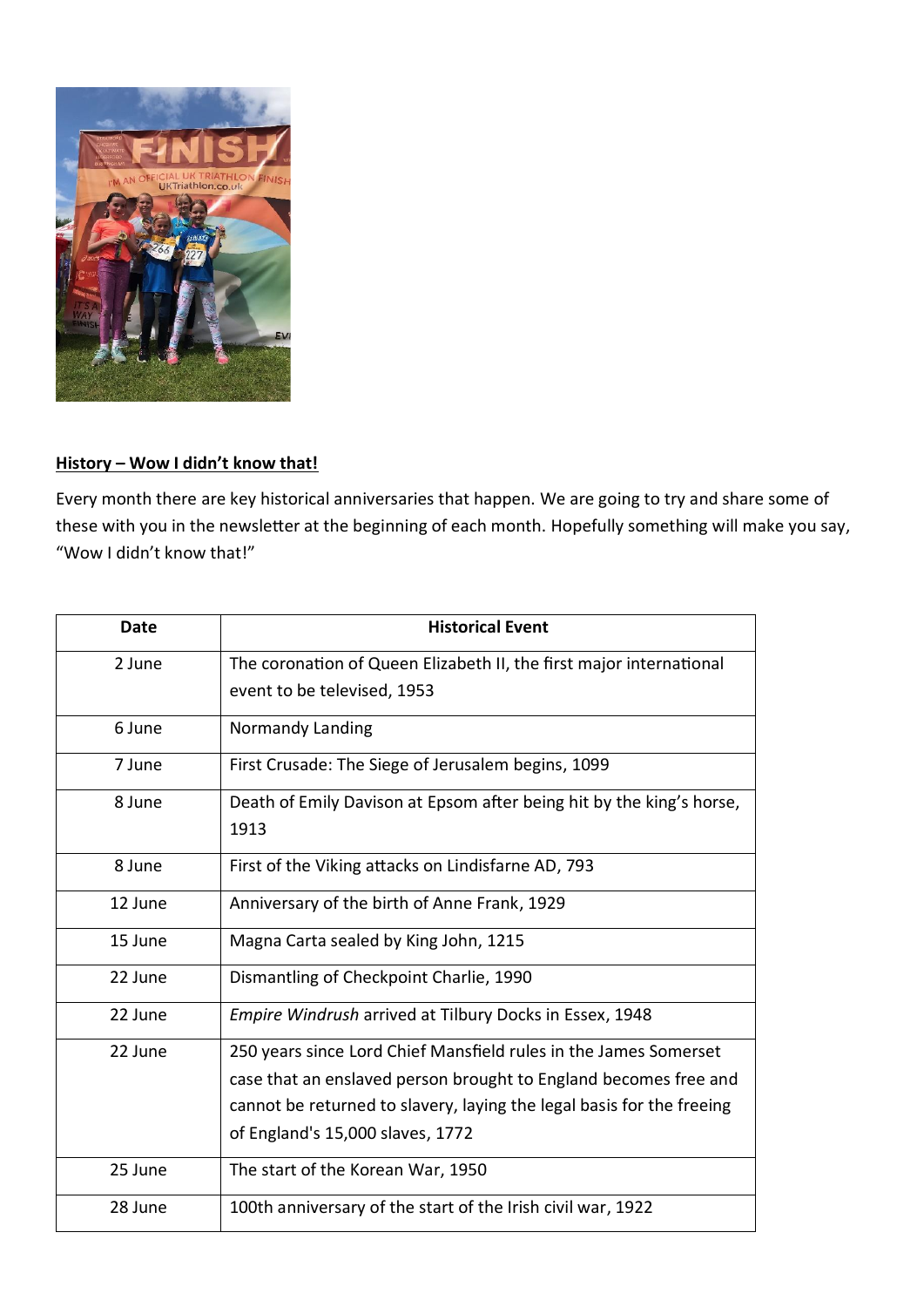| <b>HOUSE POINT TOTALS!</b> |              |  |  |
|----------------------------|--------------|--|--|
| Haughmond                  | Stiperstones |  |  |
| 556                        | 636          |  |  |
| <b>Caer Caradoc</b>        | Wrekin       |  |  |
| 548                        | 603          |  |  |

| <b>LUNCHTIME VIPS!</b> |                                                                                                |  |
|------------------------|------------------------------------------------------------------------------------------------|--|
| Lily-Mae               | For always following instructions and using perfect<br>manners at lunchtime!                   |  |
| Saffy                  | For showing kindness towards her friends at<br>lunchtime and following instructions perfectly. |  |
| Reuben                 | For always doing the right thing.                                                              |  |
| Hargun                 | For being a good friend and helping when<br>someone is hurt.                                   |  |
| Jessica                | For being an amazing friend to a new student!                                                  |  |
| Jacob D                | For playing nicely and using his manners.                                                      |  |
| Maria                  | For using impeccable manners at lunchtime!                                                     |  |
| <b>Bobby</b>           | For helping Mrs Morgan at lunchtime-thank you!                                                 |  |
| Max                    | For using lovely manners and being a good role<br>model for his peers.                         |  |
| Stefan                 | For being very kind to staff at lunchtime.                                                     |  |
| Olivia M               | For following instructions perfectly at lunchtime.                                             |  |
| Nathaniel T            | For excellent behaviour and for being a good<br>friend at lunchtime.                           |  |
| Maryam                 | For showing lovely manners and playing nicely at<br>lunchtime.                                 |  |